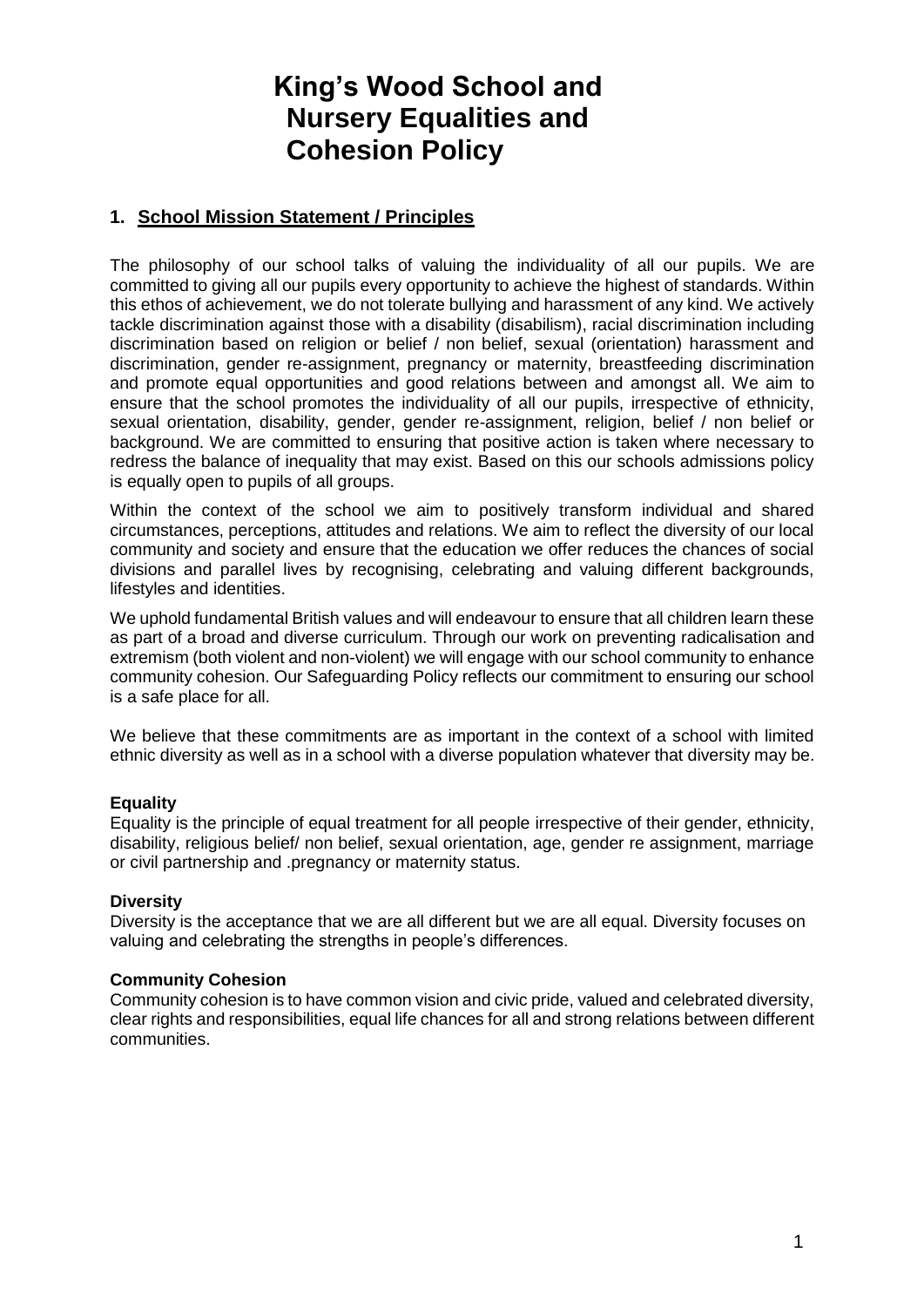# **2. Current Profile of the School**

We are a two form entry school, at capacity, so have approximately 470 pupils on roll at any one time, 48 of whom attend Nursery part-time.

On average 43% of our pupils have English as an additional language and 70% are from an ethnic minority background. We have a very small number of pupils with hearing impairment and some of our pupils have diagnosed medical conditions such as ASD and ADHD. Typically 19% of our pupils are identified as having SEN. We have a Language ARP of 15 places, which is usually full. The school is physically accessible and has facilities for children and adults with disabilities should they be required.

We have staff and governors that represent a range of ethnic minority groups and age groups and actively work to recruit governors that represent our community demographic. We take account of the religious backgrounds of both pupils and staff, planning the school year around the timetable of religious festivals wherever possible.

# **3. Legislative Context**

### **The school's Equalities and Cohesion Policy covers the legislation outlined in Appendix A.**

Equality is not about benefiting some people at the expense of others - equality benefits everyone. In an effort to ensure that marginalised groups are given equal opportunity this policy will prioritise the following groups:

- Disabled persons We follow the social model of disability which means that we understand that the barriers to disabled persons securing equality are due to the physical environment and people's attitudes. Disabled people include those with physical and sensory impairment (difficulties), learning disabilities, mental illness, long term illness all of which are substantial.
- With regard to age our focus is on older persons (over 60) and younger people
- With regard to race equality we accept the definition of a racist incident based on recommendation 12 of the Report of the Stephen Lawrence Enquiry: 'A racist incident is any incident which is perceived to be racist by the victim or any other person'.
- With regard to sexual orientation we refer to the LGBT community i.e. lesbians, gay, bisexual and transgender people.
- With regard to religion we actively support the rights of all to practice their belief /non beliefs equally

# **4. Responsibility for the Policy**

**The Governing Body** is responsible for ensuring that:

- The school complies with all equalities legislation relevant to the school community;
- The school's Equalities and Cohesion objective is maintained, updated regularly and published on the school's website
- That procedures and strategies related to the Policy are implemented;
- The named Equality Governor will monitor, on behalf of the governing body, all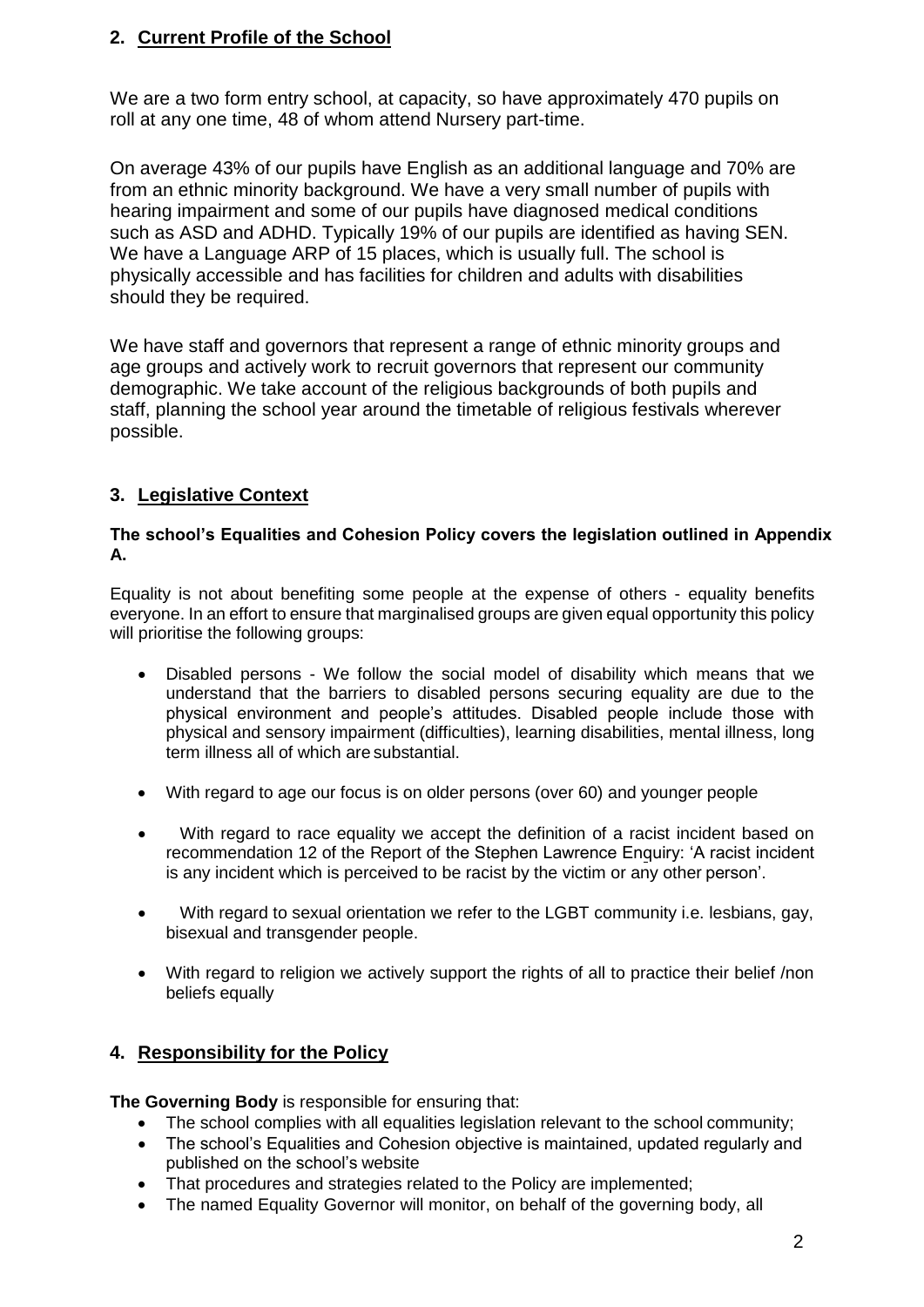discriminatory / prejudiced-based incidents and ensure that appropriate action is taken in relation to all said incidents.

### **Positive Action**

The Governing Body recognises that the avoidance of discrimination is not sufficient to ensure that equality exists in the school. The Governing Body will therefore give full consideration to measures of positive action which may assist in achieving the aims of this policy. This is action designed to encourage or facilitate the employment or training of minority or disadvantaged groups.

The Governing Body will not discriminate in favour of individuals from specific groups (positive discrimination), but it will take positive action which enables members of those groups to compete on an equal basis. Positive action measures may include:

- encouraging applications from specific groups which are under-represented in the school
- encouraging people with disabilities to apply for posts
- advertisements which encourage applications from individuals of a particular sexual
- orientation, or religion or belief, but make it clear that selection will be on merit
- flexible working promoting the use of job shares and flexible working where
- operational factors make this possible
- language/literacy training
- supporting training measure for under-represented groups
- assistance with applications for candidates with language problems
- provision of childcare facilities or support with the costs of childcare facilities for staff
- exploring the possibility of career breaks for women to assist with family commitments
- commitments to interviewing disabled people who meet the basic criteria for the post
- encouraging staff to become representatives of trade unions/associations

### **Harassment and grievance procedures**

Harassment has the effect of destroying dignity and undermining the confidence of employees. It can take many forms including physical contact, bullying, threatening or ignoring someone. It can be a series of offensive remarks or a single incident. It can be behaviour that staff find offensive even if not directed at them or harassment because of perception or association.

The Governing Body is committed to the principles of dignity at work for all its staff in the school. This includes the right to be treated with respect by all managers and colleagues.

The Governing Body will consider any acts of harassment including those on the grounds of age, disability, gender reassignment, marital status and civil partnership, pregnancy and maternity, race, religion or belief, sex or sexual orientation, as totally unacceptable and outside the ethos and culture of the school. Any such act by a member of staff against any adult or child will be treated as a disciplinary offence, and action taken accordingly.

The school has procedures to resolve grievances and for the handling of complaints of harassment and bullying at work. The Governing Body is committed to investigate any such complaint. These procedures will be followed carefully and promptly in response to any such complaint. The first point of contact for any such complaint should be Andy Saunders.

In addition, staff have the right to approach their professional association or trade union representative for support.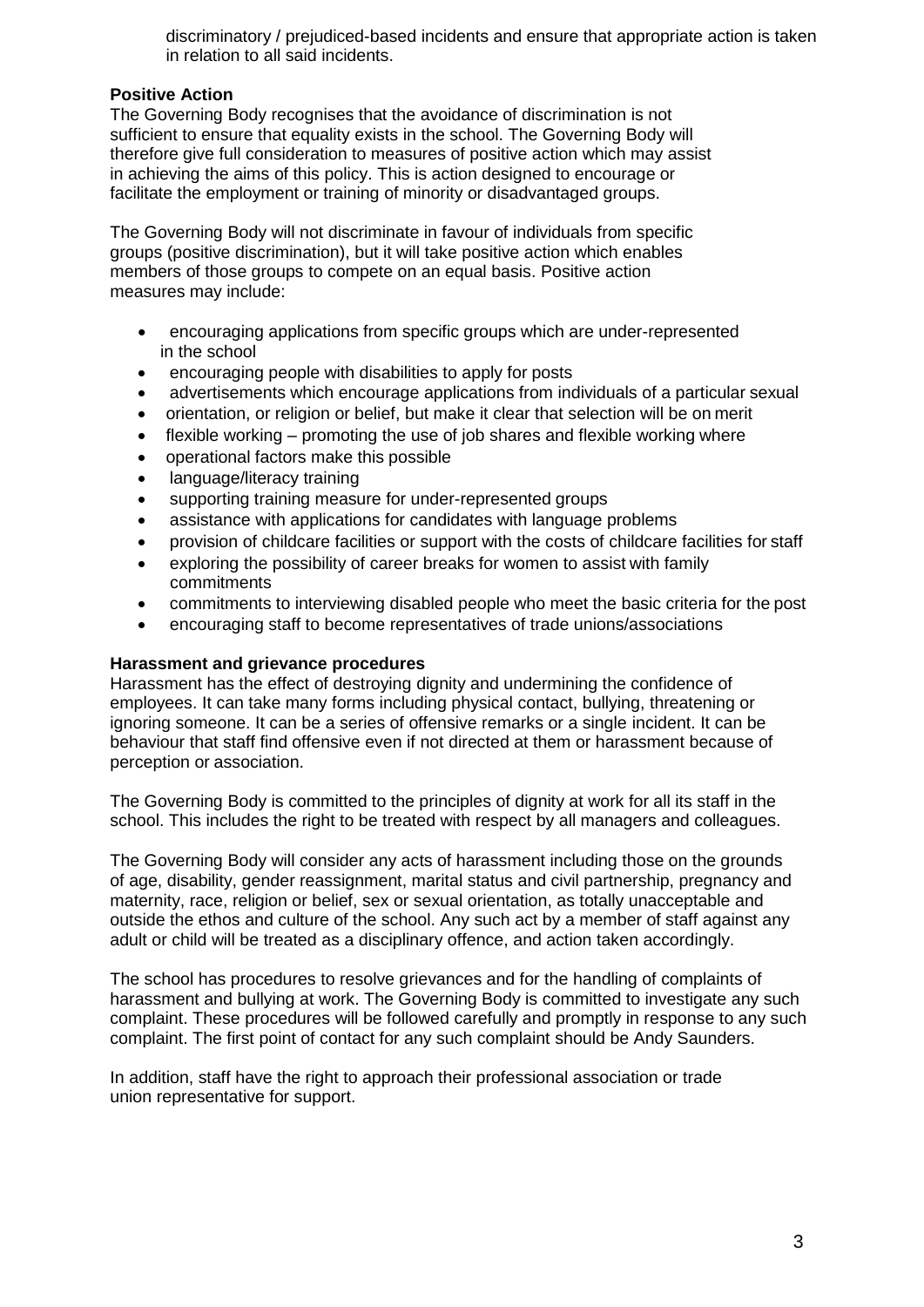### **The Headteacher and Senior Management** are responsible for:

- Along with the Governing body, providing leadership and vision in respect of equality and diversity;
- Overseeing the implementation of the Equalities and Cohesion Policy ;
- Co-ordinating the activities related to equality and diversity;
- Ensuring that all who enter the school are aware of, and comply with, the Equalities and Cohesion Policy
- Ensuring that staff are aware of their responsibilities and are given relevant training and support;
- Taking appropriate action in response to racist incidents, discrimination against persons with a disability and sexual harassment or discrimination against any persons because of their age, sexuality or religion, gender, belief / non belief.
- Supporting parents to become involved in their children's education.
- Considering and overcoming barriers to parents' involvement (i.e. work commitments, non- resident parents, and lone parents).

**All Staff** are responsible for:

- Dealing with incidents of discrimination and knowing how to identify and challenge bias and stereotyping;
- Not discriminating on grounds of race, disability, or other equality characteristics;
- Keeping up to date with equalities legislation by attending training events organised by the school or Local Authority.

**All Parents/Carers** are responsible for:

- Their children's education;
- Being aware of, and complying with, the Equalities and Cohesion Policy;
- Positively influencing their children's expectations about education as well as their attitudes and behaviour towards other pupils, staff and senior management including the Governors ;
- Understanding the ethos of the school and becoming involved in school life (i.e. open days, extended services, parents' councils, informal discussions with staff, parent evenings);

**All Pupils** are responsible for:

- Being aware of and complying with the Equalities and Cohesion Policy;
- Not discriminating on grounds of race sexual orientation, religion, belief or non-belief, gender; or other equality characteristics;
- Reporting any racist incident or act of discrimination in which they were directly or indirectly involved either in or out of school;
- Understanding, valuing and celebrating diversity;
- Challenging stereotypes, and prejudices.
- Treating others as their equals.

# **5. Eliminating discrimination, promoting equality and celebrating diversity**

# **I. Learning and Teaching**

We aim to provide all our pupils with the opportunity to succeed, and to reach the highest level of personal achievement. To do this, teaching and learning will:

- Ensure equality of access for all pupils and prepare them for life in a diverse society;
- Use materials that reflect diversity within society in terms of age, race, gender, ability, faith, ethnicity, social condition, cultural background and sexual orientation, without stereotyping;
- Develop learning materials and activities that emphasise benefits of having diverse communities, neighbourhoods, schools and groups.
- Provide opportunities for pupils to appreciate their own culture and celebrate the diversity of other cultures.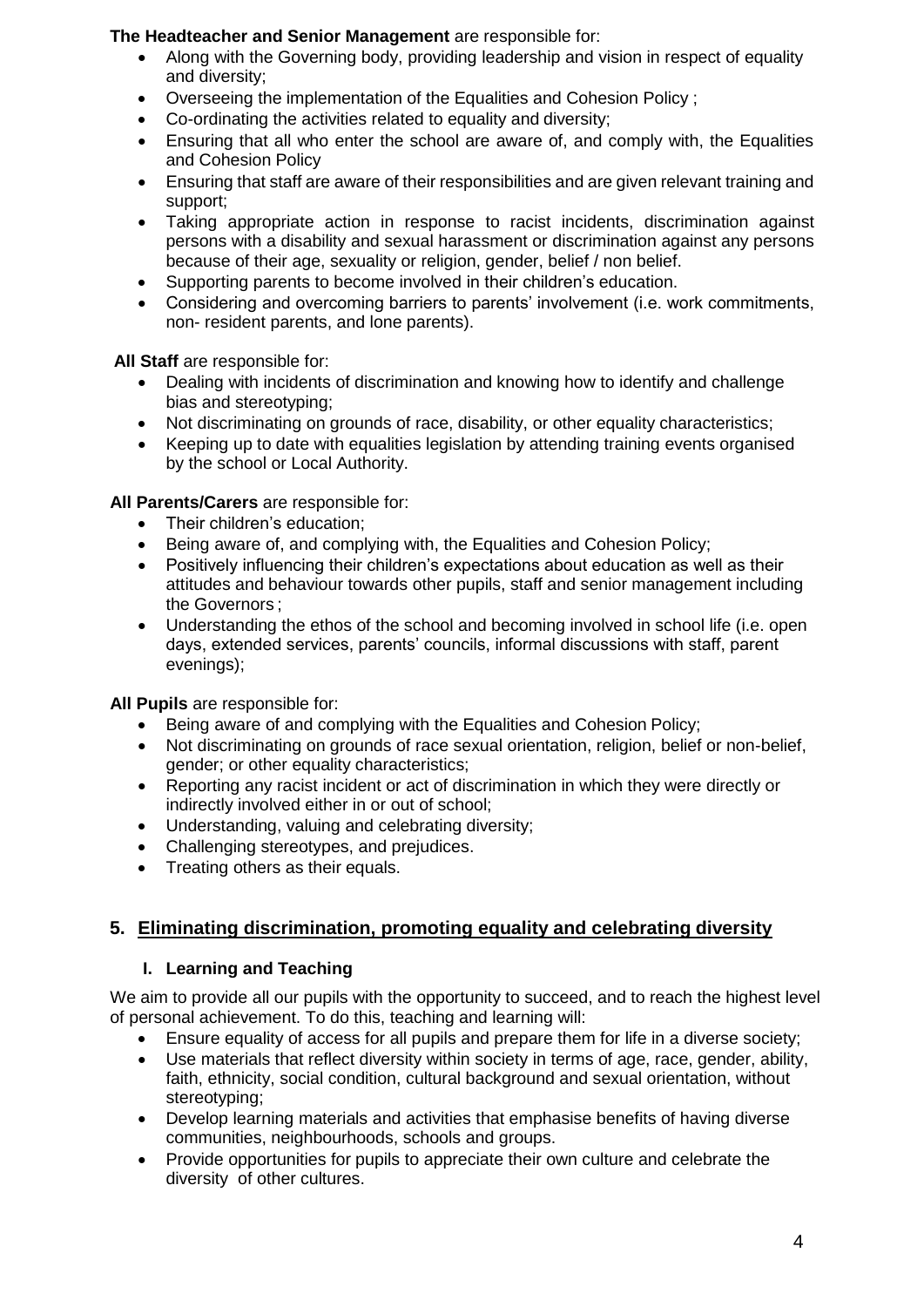- Promote attitudes and values that will challenge discriminatory behaviour;
- Strengthen individual and collective skills to deal with change across time and space
- Provide opportunities for pupils to identify shared interests among members of different social groups and categories.
- Use a range of sensitive teaching strategies when teaching about different cultural traditions;
- Develop pupils awareness so that they can detect bias and challenge discrimination;
- Ensure that the PSHE and Citizenship curriculum cover issues of equalities, diversity, human rights and inclusion:
- Promote and celebrate the contribution of different ethnic groups to the subject matter in all subject departments, where appropriate.
- Seek to involve all parents in supporting their child's education;
- Provide educational visits and extra-curricular activities that reflect all pupil groupings;
- Take account of the performance of all pupils when planning for future learning and setting challenging targets.
- Make best use of all available resources to support the learning of all groups of pupils.
- Increase achievement of all pupils in English, Maths, Science and ICT across all stages.
- Reduce direct, indirect and institutional discrimination.
- Reduce group segregation, disproportion and under/over representation.
- Foster social bonding (intra-group relations) and social bridging (inter-group relations) among pupils, workers, staff, parents, carers and families.
- Emphasise interconnectedness and interdependence of society members at local, regional, national and global levels.
- Facilitate balance between leadership and teamwork among pupils, staff, teachers and governors
- Challenge negative stereotypes and prejudices about leadership/membership to certain groups in relation to specific persons and groups.
- Challenge assumptions and expectations about specific lifestyles or identities of certain persons and groups.

# **II. Personal development and pastoral guidance**

- Pastoral staff takes account of disability needs, gender, religious and ethnic differences and the experience and needs of particular groups such as Gypsy Roma and Traveller, refugee and asylum seeker pupils.
- All pupils are encouraged to consider the full range of career opportunities available to them with no discriminatory boundaries placed on them due to their disability, gender or race as well as their sexual orientation or religion/ belief or non belief.
- Remove unlawful distinctions, exclusions, restrictions or preferences that have the purpose or effect of limiting equal access to goods, facilities and services.
- All pupils/staff/parents/carers are given support, as appropriate, when they experience discrimination. We also recognise that the perpetrators of discrimination are themselves sometimes victims of their personal circumstances and therefore where appropriate remedial work is done to ensure that the actions do not occur again.
- Positive role models are used throughout the school to ensure that different groups of pupils can see themselves reflected in the school community.
- All pupils develop communication, delegation, motivation and supervision skills, particularly those who come from vulnerable, excluded or deprived backgrounds.

# **III. Curriculum**

- Each area of the curriculum is planned to incorporate the principles of equality and to promote positive attitudes towards equality and diversity.
- Pupils will have opportunities to explore concepts and issues relating to identity and equality.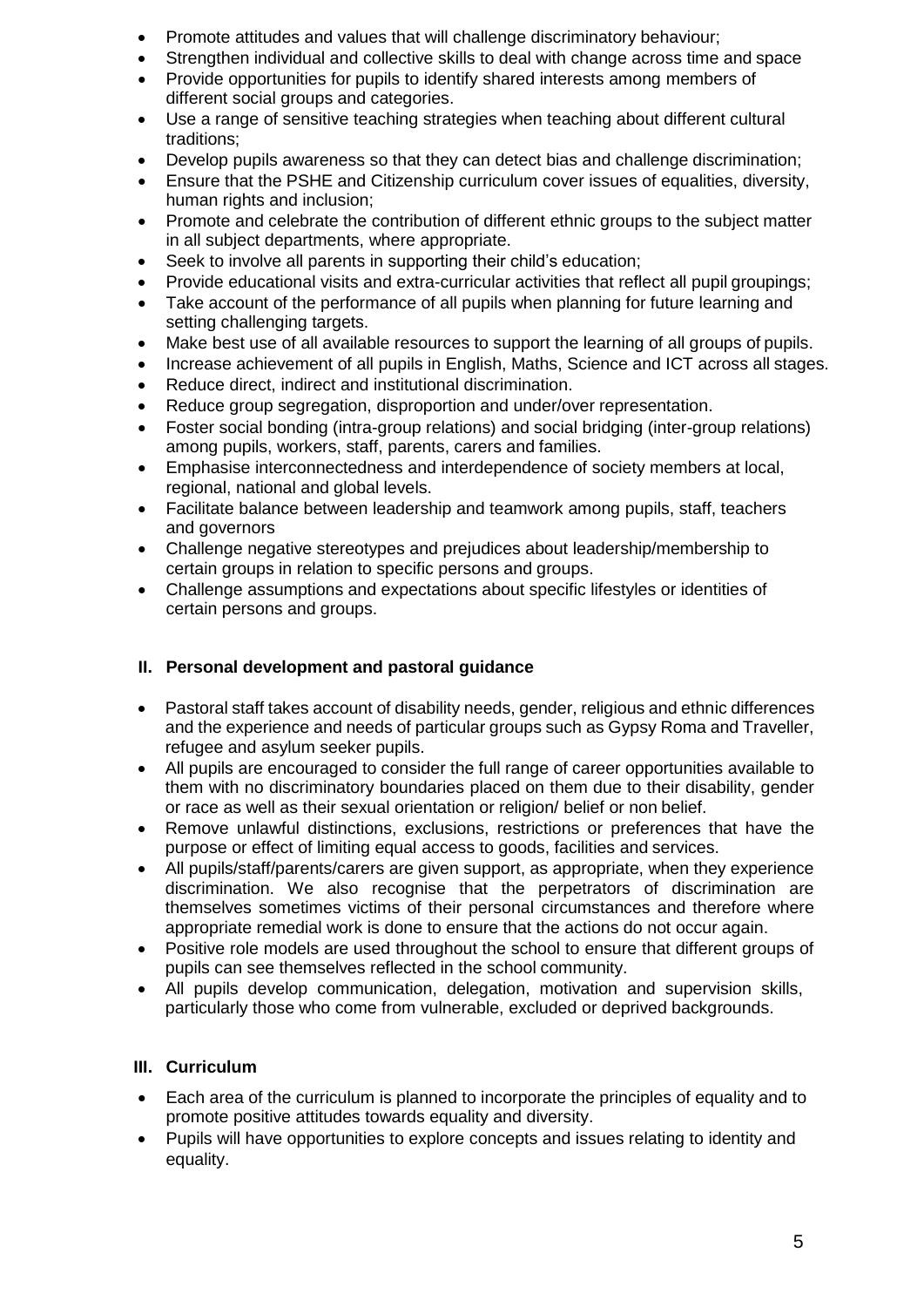- All steps are taken to ensure that all pupils have access to mainstream curriculum by taking into account the cultural and lifestyle backgrounds of all pupils, their linguistic needs and their learning styles.
- Provide reasonable means for children, young people their friends and families to have meaningful and continuous interaction with people from different backgrounds, lifestyles and identities.
- Provide opportunities to recognise similarities while appreciating, respecting and valuing differences across and between groups.
- Challenge perceptions among majority groups about special treatment of minority groups.
- Challenge cultural, geographical or generational boundaries of the "community".
- Utilise food, arts, sports and PE as a means to foster participation, engagement, empowerment and consultation.
- Utilise case studies to emphasise successful relations among members of different groups, areas, neighbourhoods, nations and countries.
- Foster social bonding (intra-group relations) and social bridging (inter-group relations) among pupils, workers, staff, parents, carers and families.
- Facilitate meaningful and continuous interaction between people from all walks of life.
- Increase awareness about rights and responsibilities of pupils, their parents and carers as community members, regardless of migratory status and/or nationality.
- Remove barriers to access, participation, progression, attainment and achievement.
- Emphasise multiple dimensions of equality (opportunities, access, treatment, participation and outcome).

### **IV. Staff recruitment and professional development**

- All posts are advertised formally and open to the widest pool of applicants.
- All those involved in recruitment and selection are trained and aware of what they should do to avoid discrimination and ensure equality good practice throughout the recruitment and selection process.
- Equalities policies and practices are covered in all staff induction (evidence see staff induction pack).
- All supply staff are made aware of equalities policies and practices.
- Training for staff, teachers, governors and head teachers on community cohesion is available.
- Workforce at all levels reflects local, regional and national diversity in terms of age, race, gender, ability, faith, ethnicity, social condition, cultural background and *sexual orientation.*

### **V. Partnerships with parents/carers and communities**

As a school we promote positive relationships with all members of our local community in the following ways:

- All parents/carers are encouraged to participate at all levels in the full life of the school.
- As part of the schools commitment to equality and diversity, a group made up of members of the school community including pupils, staff, local community members, parents/carers, local faith groups and local disability groups has been developed to support the school with matters related to its equalities duties and the nature of the extended services that the school will offer.
- Establishing and strengthening partnerships with other schools to share good practice, exchange information and foster multi-cultural, multi-geographical and multigenerational activities.
- Encouraging members of the local community are encouraged to join in school activities.
- Consulting and engaging with community members to monitor and evaluate efficiency and fairness of extended services.
- Links with community groups and organisations to increase range of activities and services they can offer.
- Links with community groups and organisations to share good practice and grassroots knowledge.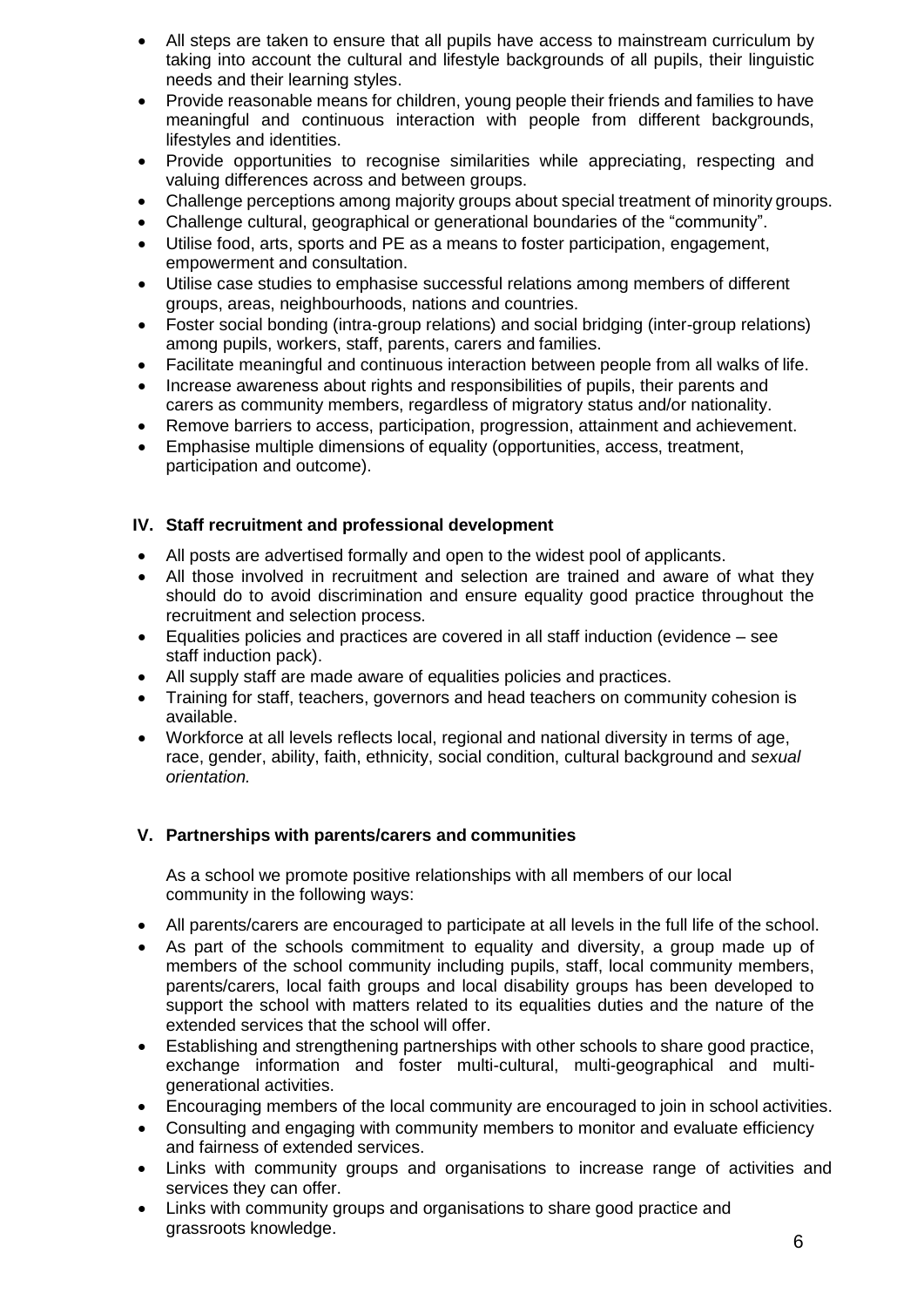- Working to increase participation and empowerment of community members on all extended services.
- Emphasising equal contribution to society of members from different backgrounds with various lifestyles and identities.
- Increasing awareness amongst pupils, parents, carers and families about social services at county, district, parish and neighbourhood level.
- Involving community members in activities that reflect similarities across heterogeneous groups and differences within homogeneous groups.
- Fostering positive relationships between and within groups of pupils, workers, staff, parents, carers and families.
- Facilitating meaningful and continuous interaction between and within members of different groups.
- Establishing and strengthening effective approaches to monitor, evaluate, manage and prevent conflict.

# **6. Putting Policy into Practice**

All actions that the school takes to support the implementation of this policy are outlined in the School Improvement Plan which is reviewed termly for impact**.**

# **7. Monitoring and Reviewing**

We have a rolling programme for reviewing our school policies. When policies are reviewed in future, governors will endeavour to ensure that due regard is given to the promotion of all aspects of equality within each policy.

We regularly review the impact of our policies on the needs, entitlements and outcomes for pupils, staff and parents from the equality strands referred to in this policy. We pay specific attention to the impact that our policies have on the attainment of pupils from different groups.

We make regular assessments of pupils' learning and use this information to track pupils' progress, as they move through the school. As part of this process, we regularly monitor the performance of different groups, to ensure that all groups of pupils are making the best possible progress. We use this information to adjust future teaching and learning plans, as necessary. Resources are available to support groups of pupils where the information suggests that progress is not as good as it should be. The governing body receives regular updates on pupil performance information.

School performance information is compared to national data, to ensure that pupils are making appropriate progress when compared to all schools, and to schools in similar circumstances.

As well as monitoring pupil performance information, we also regularly monitor a range of other information. This relates to:

- Exclusions;
- Incidents of racism, disabilism, sexual harassment and all forms of bullying;
- Parental involvement.

Our monitoring activities enable us to identify any differences in pupil performance. This allows us to take appropriate action to meet the needs of specific groups and to set targets in our strategic plan, in order to make the necessary improvements.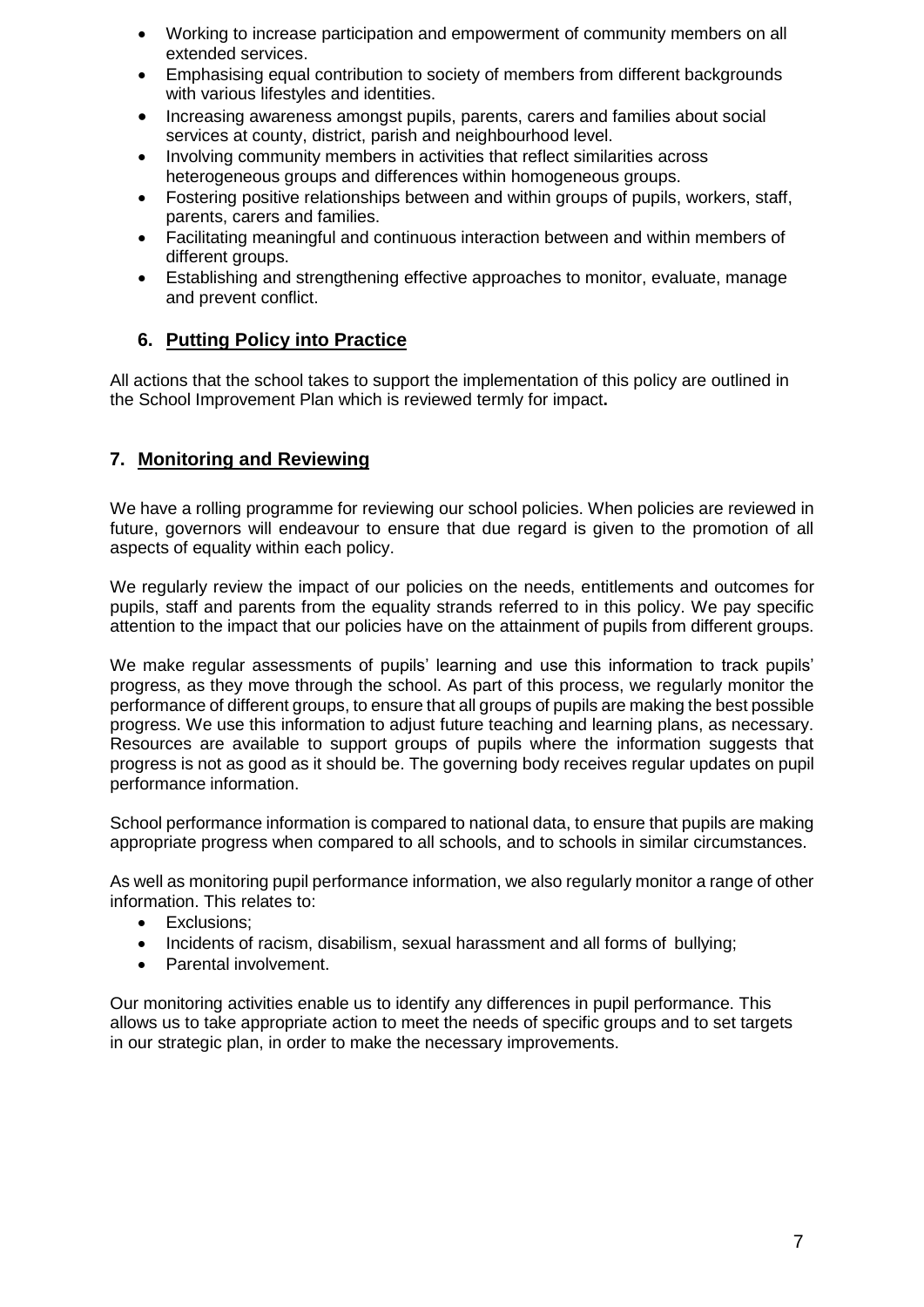# **8. Impact Assessments and how this policy relates to other school policies**

We ensure that the commitments embodied in our mission statement for equality apply to the full range of our policies and practices, especially those concerned with:

- Equal opportunities
- Pupils' progress attainment and assessment
- Behaviour discipline and exclusions
- Pupils' personal development and pastoral care
- Teaching and learning
- Induction
- Admissions and attendance
- The curriculum
- All subjects
- Teaching and learning
- Staff recruitment and retention
- Governor /staff training and professional development
- Partnerships with parents/carers and communities
- Visits and visitors

Each policy, and any other relevant policies as outlined in the specific duties placed upon us by the relevant legislation, will be evaluated and monitored for its impact on pupils, staff, parents and carers from the different groups that make up our school. As part of the action plan a timeline of high, medium and low priority policies for impact assessment will be drawn up.

Agreed Oct 2015 Reviewed Feb 2021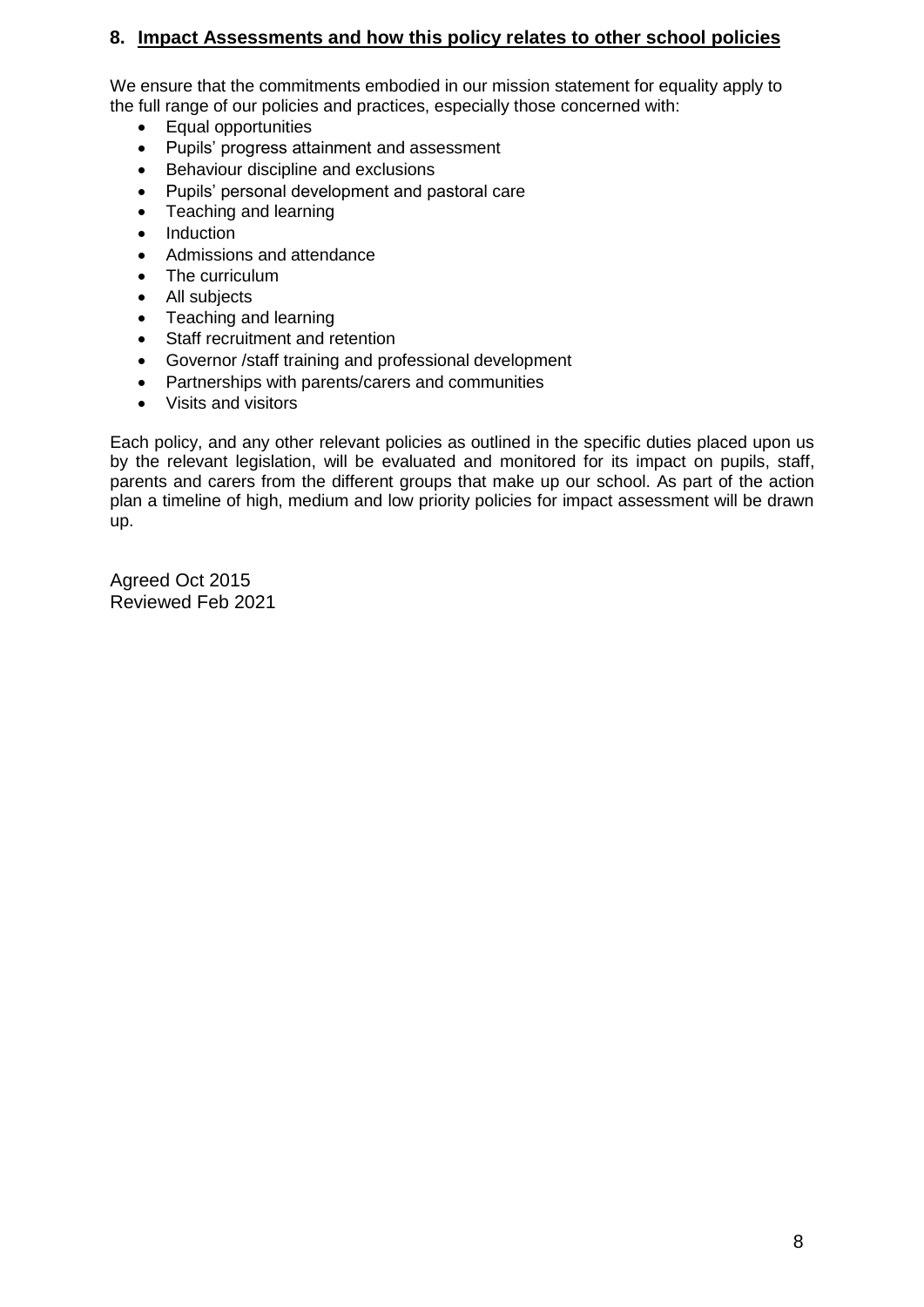# **Appendix A**

# **The Equality Act 2010**

The Equality Act 2010 replaced all existing equality legislation from 1<sup>st</sup> October 2010.

It streamlines all the various legislation into a single requirement.

The Act prohibits schools from discriminating against, harassing or victimising:

- prospective pupils
- pupils at the school
- in some circumstances former pupils
- Schools also have obligations as employers, bodies which carry out public functions and service providers.

### **What the law protects against**

These are the main forms of prohibited

conduct. Discrimination

This includes:

- Treating a person worse than someone else because of a protected characteristic (known as **direct discrimination**). Although in the case of pregnancy and maternity direct discrimination, this can occur if they have protected characteristic without needing to compare treatment to someone else. It is not possible to justify direct discrimination, so it will always be unlawful.
- Putting in place a rule or way of doing things that has a worse impact on someone with a protected characteristic than someone without one, when this cannot be objectively justified (known as **indirect discrimination).** Indirect discrimination will occur if the following four conditions are met:
	- You apply (or would apply) the provision, criterion or practice equally to all relevant pupils, including a particular pupil with a protected characteristic, and
	- The provision, criterion or practice puts or would put pupils sharing a protected characteristic at a particular disadvantage compared to relevant pupils who do not share that characteristic, and
	- The provision, criteria, practice or rule puts or would put the particular pupil at that disadvantage, and
	- You cannot show that the provision, criteria of practice is justified as a 'proportionate means of achieving a legitimate aim'.
- Treating a disabled person unfavourably because of something connected with their disability when this cannot be justified (**known as discrimination arising from disability).** Discrimination arising from disability occurs when you treat a disabled pupil unfavourably because of something connected with their disability and cannot justify such treatment. Discrimination arising from disability is different from direct discrimination. Direct discrimination occurs because of the protected characteristic of disability. For discrimination arising from disability, the motive for the treatment does not matter; the question is whether the disabled pupil has been treated unfavourably because of something connected with their disability.

Discrimination arising from disability is also different from indirect discrimination. There is no need to show that other people have been affected alongside the individual disabled pupil or for the disabled pupil to compare themselves with anyone else. Discrimination arising from disability will occur if the following three conditions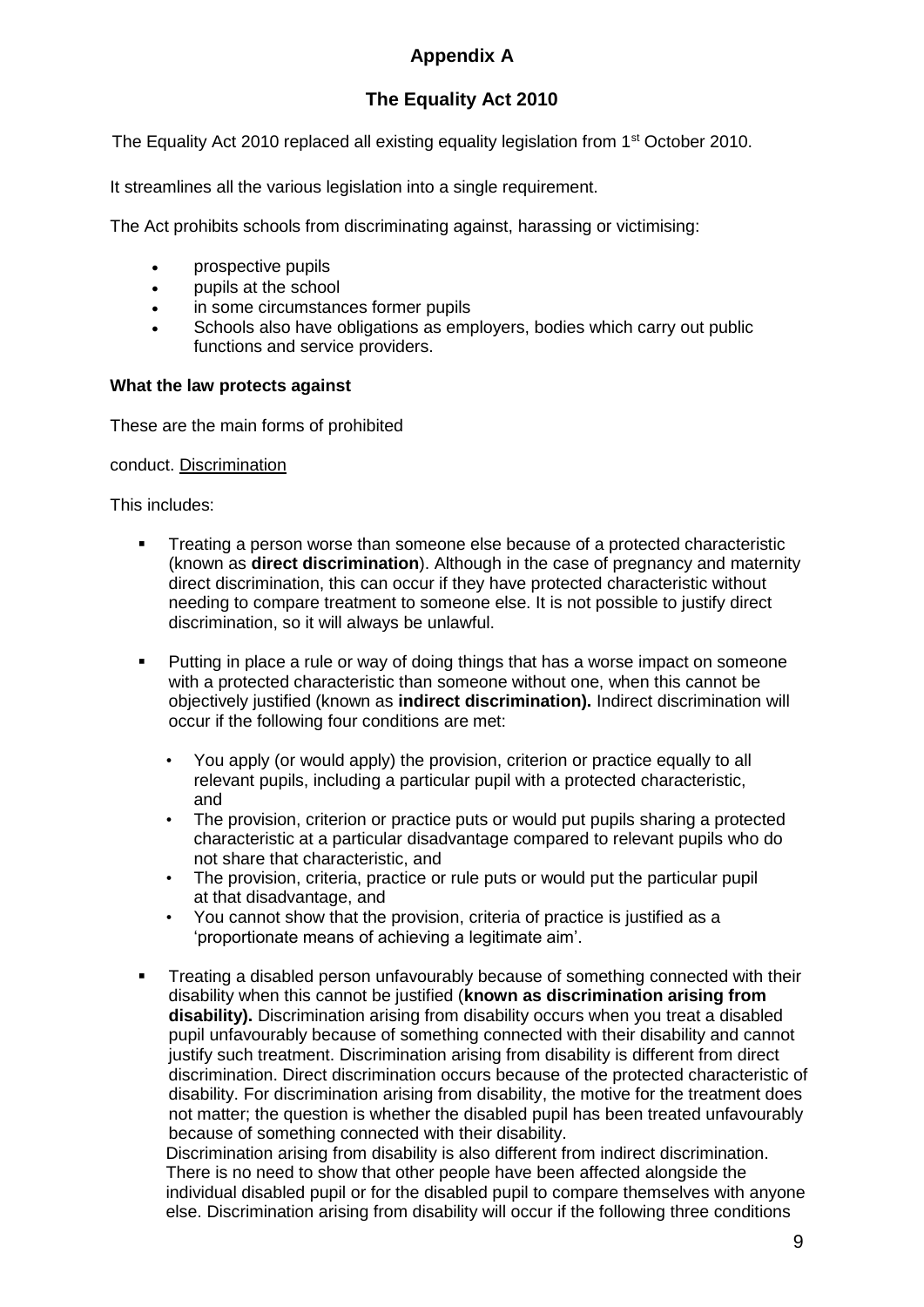are met:

- you treat a disabled pupil unfavourably, that is putting them at a disadvantage, even if this was not your intention, and
- this treatment is because of something connected with the disabled pupil's disability, and
- you cannot justify the treatment by showing that it is 'a proportionate means of achieving a legitimate aim'.
- **Failing to make reasonable adjustments for disabled people.**
	- The reasonable adjustments duty was first introduced under the Disability Discrimination Act 1995. The reasonable adjustments duty under the Equality Act operates slightly differently and has been extended to cover the provision by a school of auxiliary aids and services; however this element of the duty will not come into force until a later date yet to be confirmed. The object of the duty is the same: to avoid as far as possible by reasonable means, the disadvantage which a disabled pupil experiences because of their disability.
	- In some cases the support a disabled pupil may receive under the special educational needs framework may mean that they do not suffer a substantial disadvantage and there is no need for additional reasonable adjustments to be made for them. In other cases disabled pupils may require reasonable adjustments in addition to the special educational provision they are receiving. There are also disabled pupils who do not have special educational needs but still require reasonable adjustments to be made for them.

### Harassment

 Unwanted conduct which has the purpose or effect of violating someone's dignity or which is hostile, degrading, humiliating or offensive to someone with a protected characteristic or in a way that is sexual in nature.

### Victimisation

 Treating someone unfavourably because they have taken (or might be taking) action under the Equality Act or supporting somebody who is doing so. These are called 'protected acts'.

A 'protected act' is:

- Making a claim or complaint of discrimination (under the Act).
- Helping someone else to make a claim by giving evidence or information.
- Making an allegation that the school or someone else has breached the Act.
- Doing anything else in connection with the Act.

There is also protection for pupils who are victimised because their parent or sibling has carried out a protected act.

As well as these characteristics, the law also protects people from being discriminated against:

- By someone who wrongly perceives them to have one of the protected characteristics.
- **Because they are associated with someone who has a protected** characteristic. This includes the parent of a disabled child or adult or someone else who is caring for a disabled person.

### New positive action provisions

Pupils with protected characteristics may be disadvantaged for social or economic reasons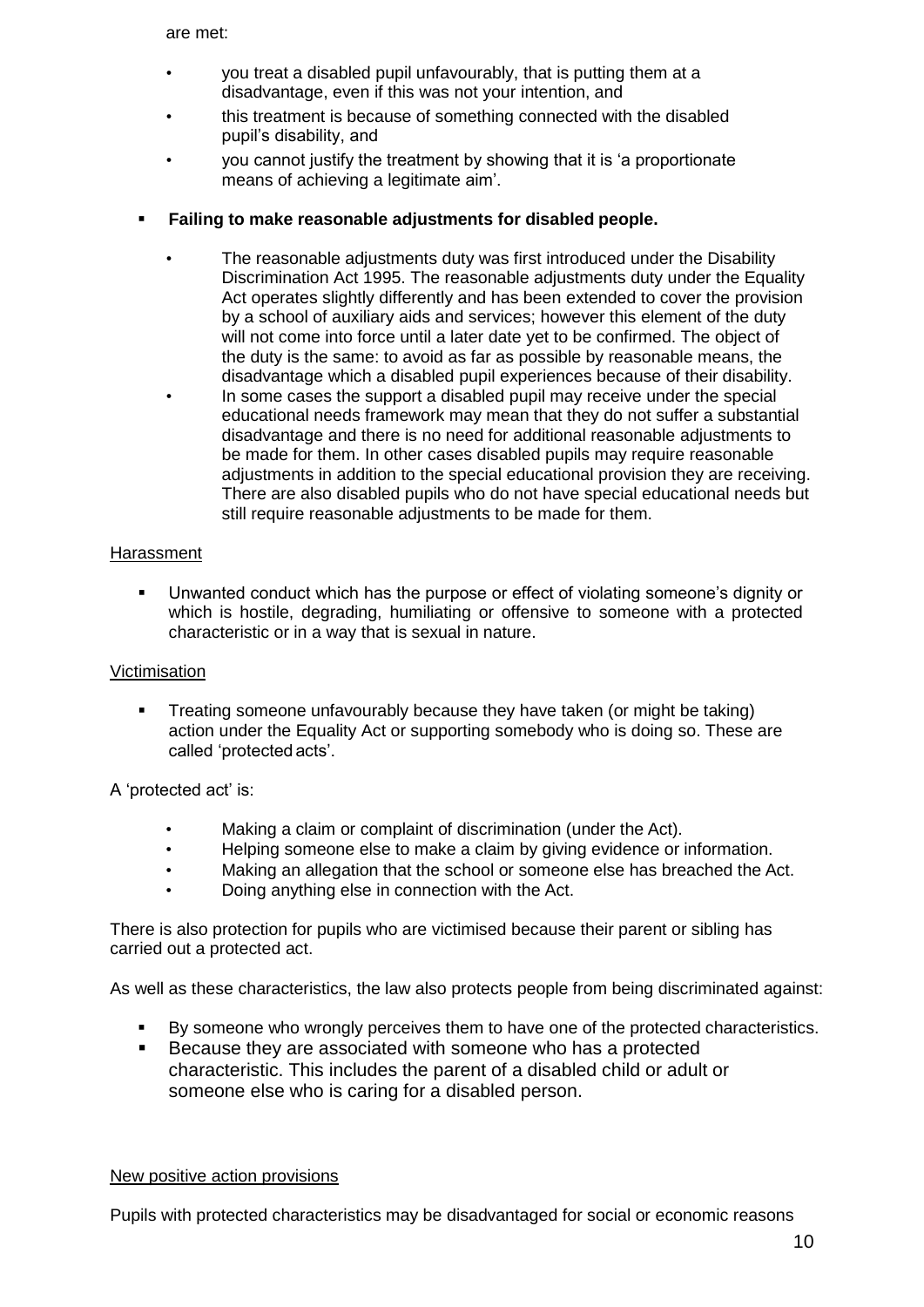or for reasons to do with past or present discrimination. The Act contains provisions which enable schools to take action to tackle the particular disadvantage, different needs or disproportionately low participation of a particular pupil group, provided certain conditions are met.

These are known as the positive action provisions and allow (but do not require) schools to take proportionate action to address the disadvantage faced by particular groups of pupils. Such action could include targeted provision, resources or putting in place additional or bespoke provision to benefit a particular disadvantaged pupil group.

Positive action is intended to be a measure that will allow schools to provide additional benefits to some pupils to address disadvantage and is not the same as positive discrimination. Positive discrimination would be providing preferential treatment for a particular disadvantaged pupil group that exceeded the positive action conditions.

It is never unlawful to treat disabled pupils (or applicants) more favourably than nondisabled pupils (or applicants). That is, a school is permitted to positively discriminate in favour of disabled pupils (applicants).

### *Why we need to address race equality issues:*

Legal Requirements:

 *The Equality Act 2010 outlines that all public authorities including schools have a statutory duty to*

Eliminate racial discrimination; Promote equality of opportunity; Promote good relations between people of different racial groups.

The specific duties require us to*:*

- *Prepare a written policy on racial equality;*
- *Assess the impact of our policies, including this policy, on pupils, staff and parents of different racial groups including, in particular, the impact on attainment levels of these pupils;*
- *Monitor the operation of our policies through the impact they have on such pupils, staff and parents, with particular reference to their impact on the attainment levels of*

#### *Why we need to address gender issues:*

*Legal requirements:*

*such pupils.*

*The Equality Act 2010 states that it is unlawful to treat a person less favourably than another is treated in similar circumstances on the grounds of sex:*

- Apply a condition which discriminated against a man or a woman because they are less able to comply with it than a member of the opposite sex is and;
- Discriminate against somebody because they are married.

*The Equality Act 2010 requires that men and women should be paid equally where they are carrying out:*

- The same job
- Work of equal value
- Work related as equivalent under the job evaluation scheme.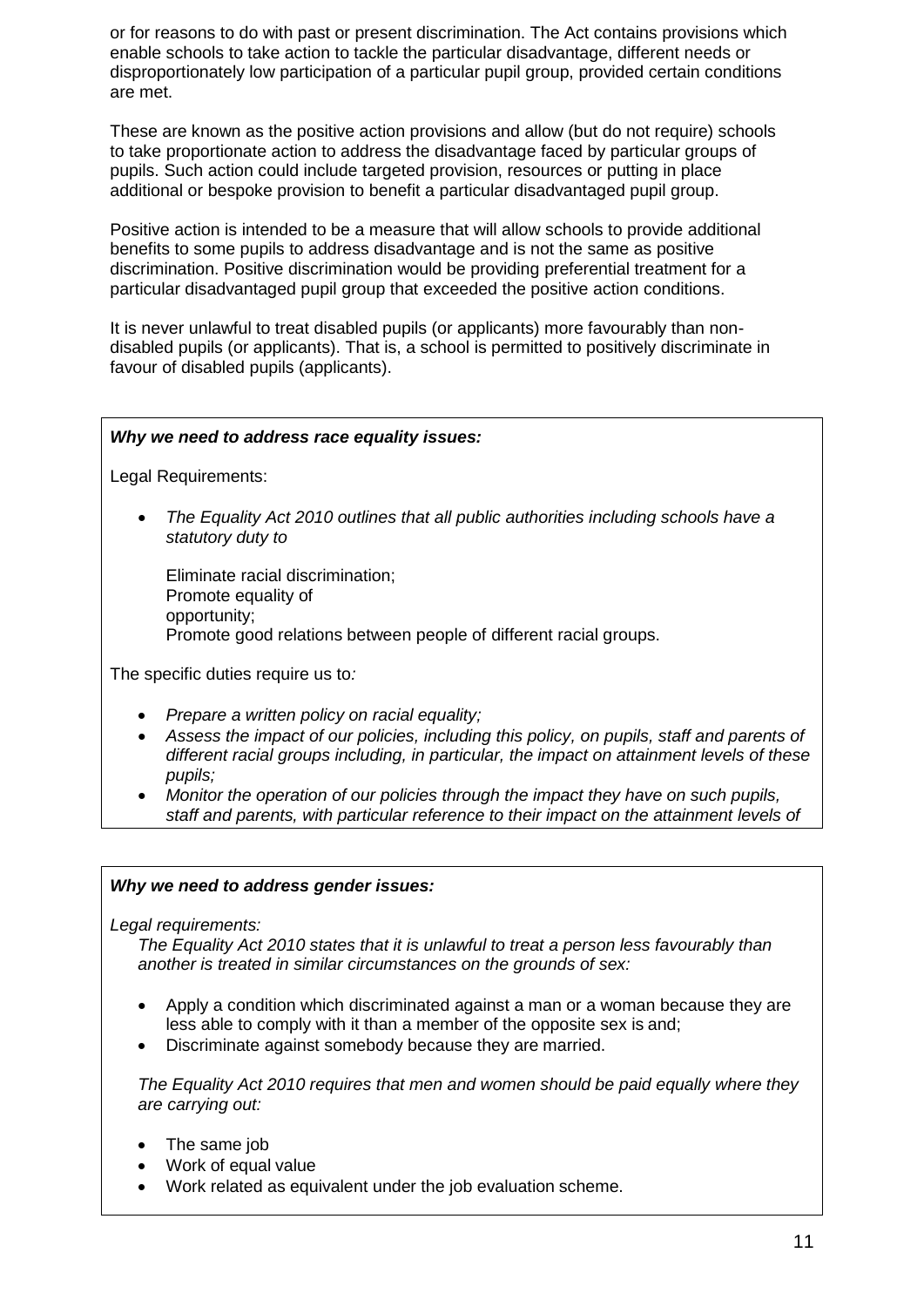*The Equality Act 2010 permits employers to act positively in favour of a particular gender by:*

- Offering access to training to employers and/or non employees to help fit them to particular work in the organisation in which their gender group has been identified as under represented and;
- Encouraging employees and/or non employees to take up opportunities for work.

*The Equality Act 2006 purpose was to create a public duty to promote equality of opportunity between men and women and to prohibit sex discrimination.*

The specific duties:

- Consider the need to include objectives to address the causes of any gender pay gap.
- Gather and use information.
- Consult stakeholders and take account of relevant information.
- Assess the impact of its current and proposed polices and practices.
- Implement the actions set out in its scheme.
- Monitor, evaluate and report.

# **Discrimination because of pregnancy and maternity**

It is discrimination to treat a woman (including a female pupil of any age) less favourably because she is or has been pregnant, has given birth in the last 26 weeks or is breastfeeding a baby who is 26 weeks or younger.

It is direct sex discrimination to treat a woman (including a female pupil of any age) less favourably because she is breastfeeding a child who is more than 26 weeks old.

# **Gender reassignment**

Gender reassignment is a personal process (rather than a medical process) which involves a person expressing their gender in a way that differs from or is inconsistent with the physical sex they were born with.

This personal process may include undergoing medical procedures or, as is more likely for school pupils, it may simply include choosing to dress in a different way as part of the personal process of change.

A person will be protected because of gender reassignment where they:

- make their intention known to someone it does not matter who this is, whether it is someone at school or at home or someone like a doctor:
	- $\circ$  once they have proposed to undergo gender reassignment they are protected. even if they take no further steps or they decide to stop later on
	- $\circ$  they do not have to have reached an irrevocable decision that they will undergo gender reassignment, but as soon as there is a manifestation of this intention they are protected
- start or continue to dress, behave or live (full-time or part-time) according to the gender they identify with as a person
- undergo treatment related to gender reassignment, such as surgery or hormone therapy, or
- have received gender recognition under the Gender Recognition Act 2004.

It does not matter which of these applies to a person for them to be protected because of the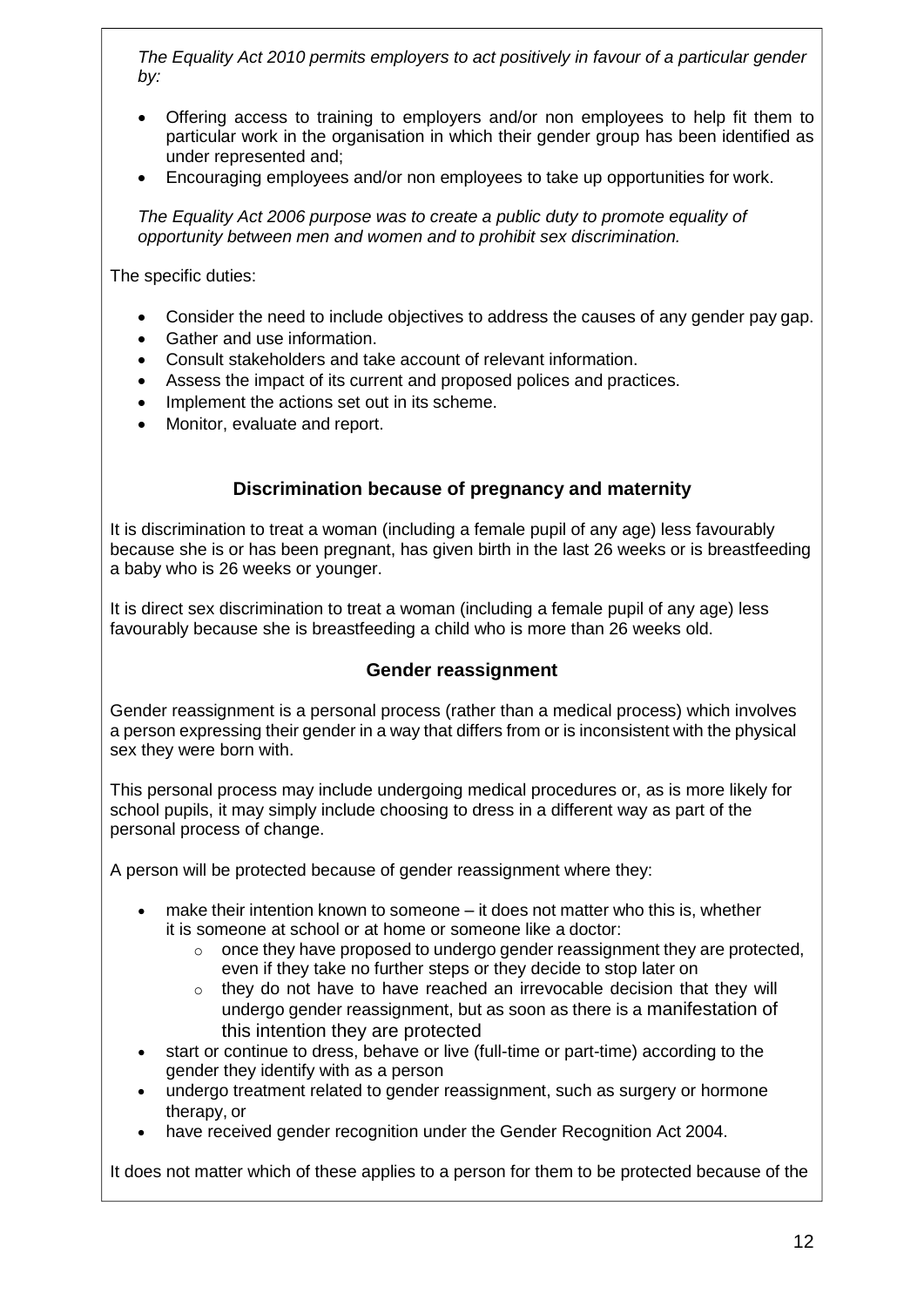characteristic of gender reassignment.

This guidance uses the term 'transsexual person' to refer to someone who has the protected characteristic of gender reassignment.

# *Why we need to address disability issues:*

The Equality Act 2010 outlines that a person is a disabled person (someone who has the protected characteristic of disability) if they have a physical and/or mental impairment which has what the law calls 'a substantial and long-term adverse effect on their ability to carry out normal day-to-day

activities'. There is no need for a person to have a medically diagnosed cause for their impairment; what matters is the effect of the impairment not the cause.

In relation to physical impairment:

- Conditions that affect the body such as arthritis, hearing or sight impairment (unless this is correctable by glasses or contact lenses), diabetes, asthma, epilepsy, conditions such as HIV infection, cancer and multiple sclerosis, as well as loss of limbs or the use of limbs are covered.
- HIV infection, cancer and multiple sclerosis are covered from the point of diagnosis.
- Severe disfigurement (such as scarring) is covered even if it has no physical impact on the person with the disfigurement, provided the long-term requirement is met (see below).
- People who are registered as blind or partially sighted, or who are certified as being blind or partially sighted by a consultant ophthalmologist, are automatically treated as disabled under the Act.
- Mental impairment includes conditions such as dyslexia and autism as well as learning disabilities such as Down's syndrome and mental health conditions such as depression and schizophrenia. The other tests to apply to decide if someone has the protected characteristic of disability are:
- The length the effect of the condition has lasted or will continue: it must be long term. 'Long term' means that an impairment is likely to last for the rest of the person's life, or has lasted at least 12 months or where the total period for which it lasts is likely to be at least 12 months. If the person no longer has the condition but it is likely to recur or if the person no longer has the condition, they will be considered to be a disabled person.
- Whether the effect of the impairment is to make it more difficult and/or timeconsuming for a person to carry out an activity compared to someone who does not have the impairment, and this causes more than minor or trivial inconvenience.
- If the activities that are made more difficult are 'normal day-to-day activities' at work or at home.
- Whether the condition has this impact without taking into account the effect of any medication the person is taking or any aids or assistance or adaptations they have, like a wheelchair, walking stick, assistance dog or special software on their computer. The exception to this is the wearing of glasses or contact lenses where it is the effect while the person is wearing the glasses or contact lenses, which is taken into account.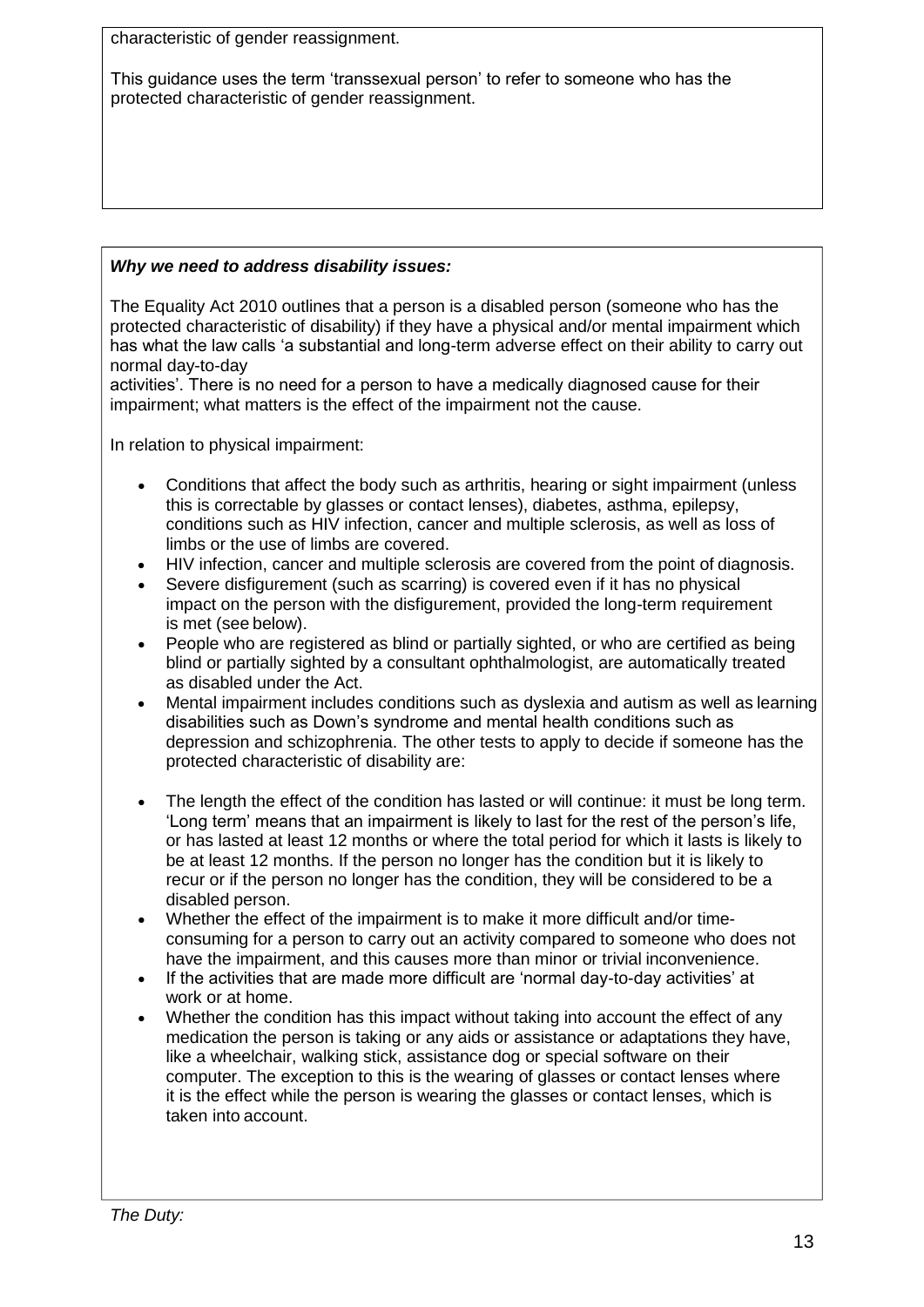- *The Equality Act 2010 places a general duty on schools, who need to have due regard for the following when carrying out their functions:*
- Promoting equality of opportunity between disabled people and other people:
- Eliminating discrimination that is unlawful under the DDA;
- Eliminating harassment of disabled people that is related to their disability;
- Promoting positive attitudes towards disabled people;
- Encouraging participation in public life by disabled people;
- Taking steps to meet disabled people's needs, even if this requires more favourable treatment.

### *Why we need to address sexual orientation issues:*

*Legal requirements:*

- *The Equality Act 2010,covers discrimination, harassment and victimisation in work and vocational training. They make it unlawful to deny people jobs because of prejudice about their sexual orientation. They enable individuals to take prompt and effective action to tackle harassment, and enable people to have an equal chance of training and promotion, whatever their sexual orientation or the sexual orientation of those with whom a person is associated or related.*
- *The Equality Act 2006 included an order making power that allows Regulations to be made to prohibit sexual orientation discrimination in the provision of all goods, facilities and services in education and in the execution of public functions. These Regulations entered into force on the 30th of April 2007.*

Sexual orientation means an individual's sexual orientation towards:

- people of the same sex as him or her (gay or lesbian);
- people of the opposite sex (heterosexual);
- people of both sexes (bisexual)

It does not include transsexuality which is related to gender and is covered in the employment context by sex discrimination legislation.

The Regulations prohibit discrimination on the basis of a person's:

- Actual sexual orientation;
- Perceived sexual orientation by him or her;
- Sexual orientation of someone with whom he/she is associated.

Discrimination is defined as:

- Direct discrimination on the grounds of sexual orientation happens when a person is treated less favourably than another person is, or would be, treated in the same circumstances, and that treatment is because of their sexual orientation, perceived sexual, or that of a person with whom he or she is associated- such as a parent.
- Indirect discrimination on the grounds of sexual orientation happens where a provision, criterion or practice is applied to everyone, but it has the effect of putting a person of a particular sexual orientation at a disadvantage- and it cannot be reasonably justified by reference to considerations other than sexual orientation.
- Victimising someone by treating them less favourably because of anything they have done or intend to do in relation to these regulations such as making a complaint or giving evidence for a complainant, is also unlawful discrimination.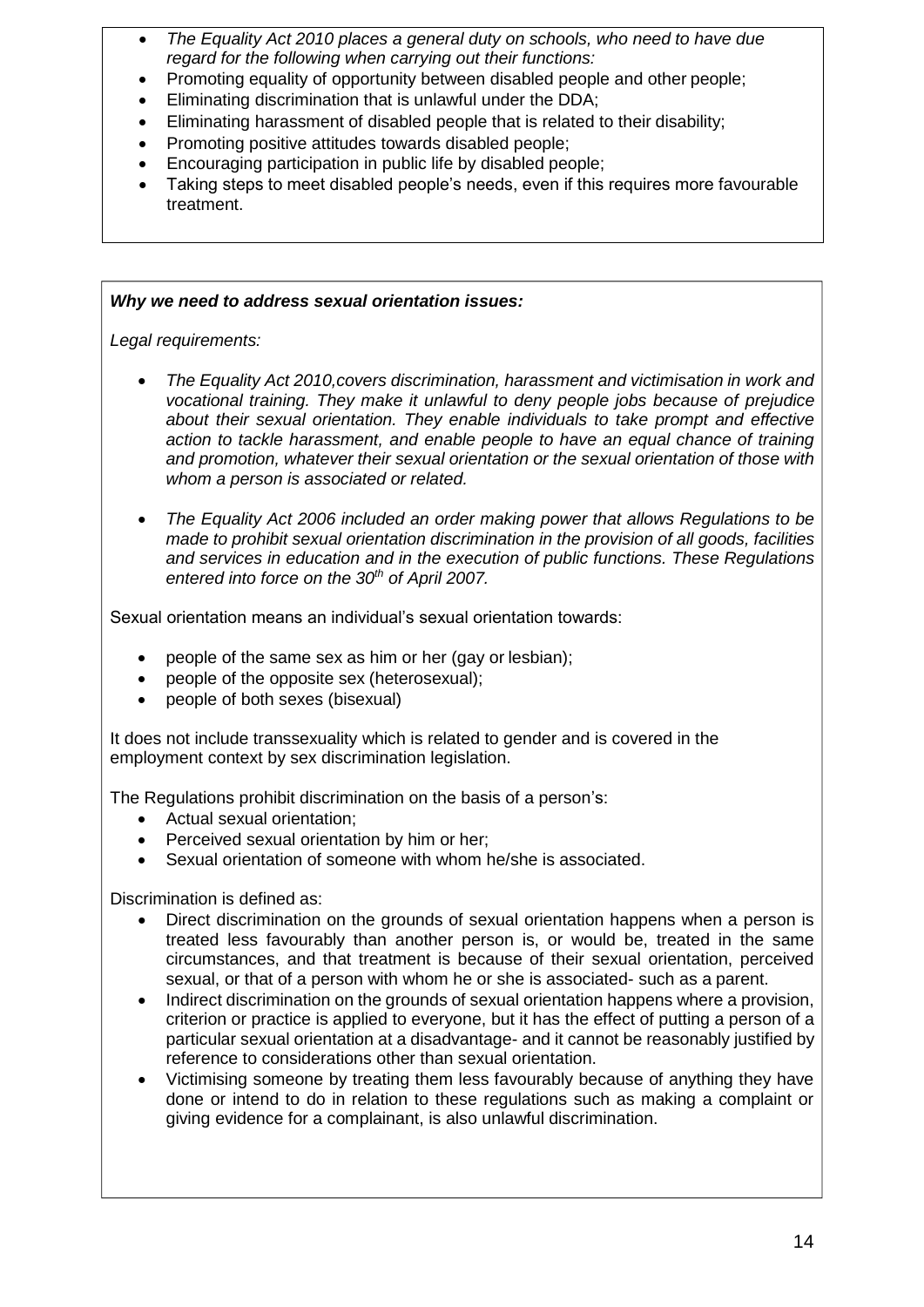*The specific duties require us not to unlawfully discriminate against a person:*

- *In the terms on which it offers to admit him or her as a pupil*
- *By refusing to accept an application to admit him or her as a pupil*
- *In the way in which a pupil is afforded access to any benefit, facility or service*
- *By refusing access to any, benefit, facility or service*
- *By excluding him or her*
- *By subjecting him or her to any other detriment*

# *Why we need to address Religious belief / non belief issues:*

*Legal requirements:*

- *The Equality Act 2010 outlines discrimination on grounds of religion, religious belief or similar philosophical belief. They cover direct or indirect discrimination, harassment and victimisation in work and vocational training on grounds of perceived as well as actual religion or belief (i.e. assuming - correctly or incorrectly - that someone has a particular religion or belief). It is illegal to discriminate against any one because of their religion or faith when providing goods or services.*
- Exceptions may be made in very limited circumstances if there is a genuine occupational requirement for the worker to be of a particular religion or belief in order to do the job or to comply with the religious or belief ethos of the organisation
- Religion or belief is defined as being any religion, religious belief or similar philosophical belief. This does not include any philosophical or political belief unless it is similar to religious belief. It will be for the Employment Tribunals and other Courts to decide whether particular circumstances are covered by the law

For example it is unlawful to:

- Decide not to employ someone
- Dismiss them
- Refuse to provide them with training
- Deny them promotion
- Give them adverse terms and conditions

Because they follow, or do not follow, a particular religion or belief

# *Why we need to address age issues:*

*Legal requirements:*

- *The Equality Act 2010 prevents unjustified age discrimination in employment and vocational training. It protects against discrimination that is directly against anyone:*
	- That is, to treat them less favourably than others because of their age unless objectively justified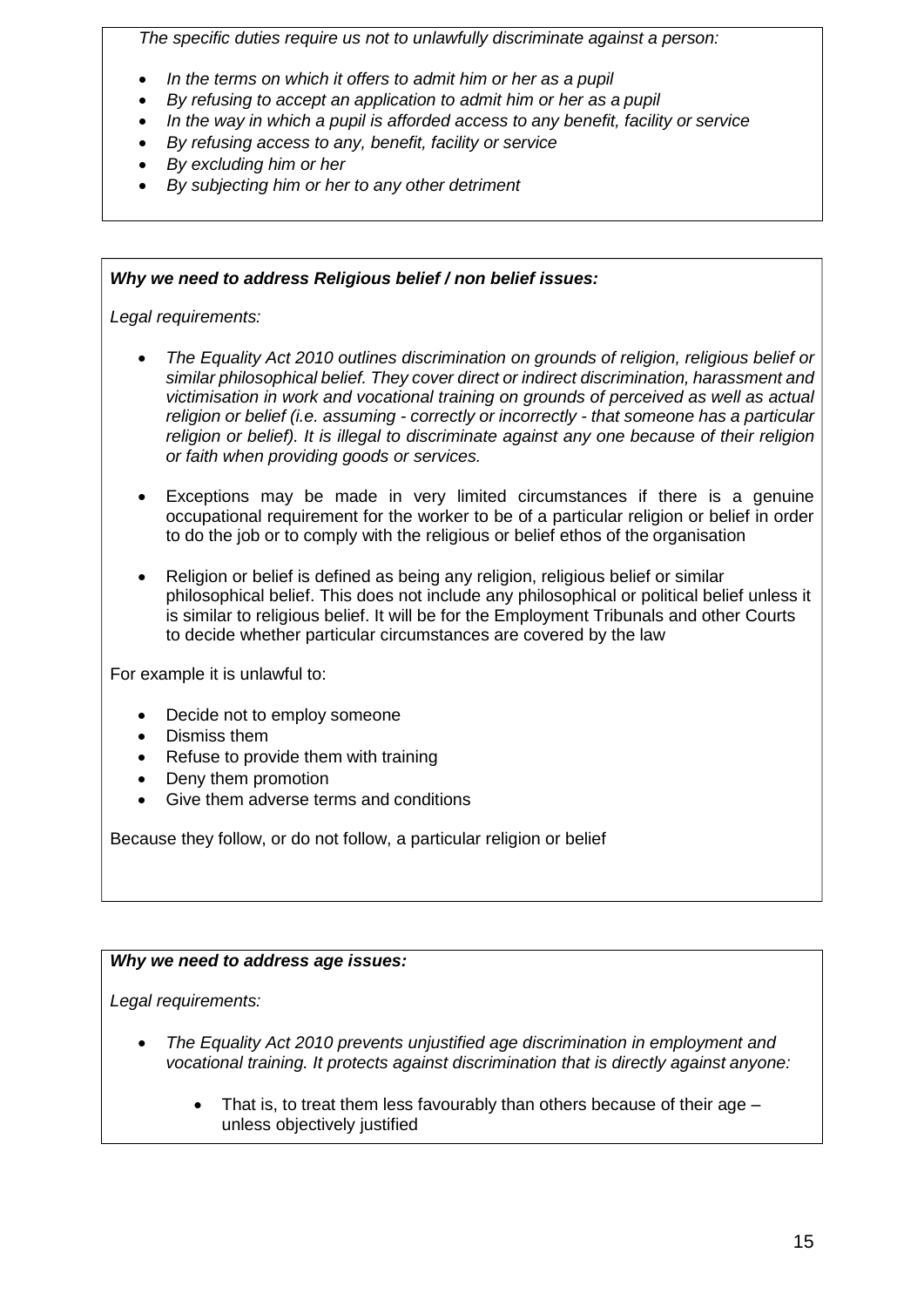- Discriminate indirectly against anyone that is, to apply a criterion, provision or practice which disadvantages people of a particular age unless it can be objectively justified
- Subject someone to harassment. Harassment is unwanted conduct that violates a person's dignity or creates an intimidating, hostile, degrading, humiliating or offensive environment for them having regard to all the circumstances including the perception of the victim
- Victimise someone because they have made or intend to make a complaint or allegation or have given or intend to give evidence in relation to a complaint of discrimination on grounds of age

*Why we need to address Community Cohesion issues:*

*Legal Requirements: The duty still remains but is no longer a criteria used by Ofsted when grading schools.*

*The Education and Inspections Act 2006 establishes general duties of governing bodies:*

*Section 38 states that governing bodies should conduct the school with regard to four new duties one of which is the duty to "promote community cohesion".*

*Section 154 states the duty to report to OFSTED on the contribution of certain schools to community cohesion.*

*Section 33 about requirements to foundation school contains a subsection 96) which establishes an explicit requirement that a foundation school should "promote community cohesion". This seems to be linked to the Government's desire "to promote ethnic, religious, and cultural tolerance and respect between different groups of people living together." Therefore, trusts will need to demonstrate that they are committed to providing "opportunities for young people from different backgrounds to learn from each other and encourage an understanding of, and respect for, other cultures and faiths and by activities in the community, which help build bridges between different ethnic groups." This duty also implies assessing if certain activities would constitute an obstacle to meeting this requirement.*

Schools play a fundamental role in decreasing deprivation and exclusion, in valuing and celebrating ethnic diversity, raising achievement and attainment, preventing and managing bullying, anti-social behaviour and discrimination incidents.

Beyond statutory requirements for schools to promote community cohesion, it is important that these policies are developed in a context-wise, evidence-based and problem-solving manner. Likewise, it is useful to acknowledge that the school's efforts to promote community cohesion will be more significant if the duty is mainstreamed across all areas such as curriculum and teaching and learning,